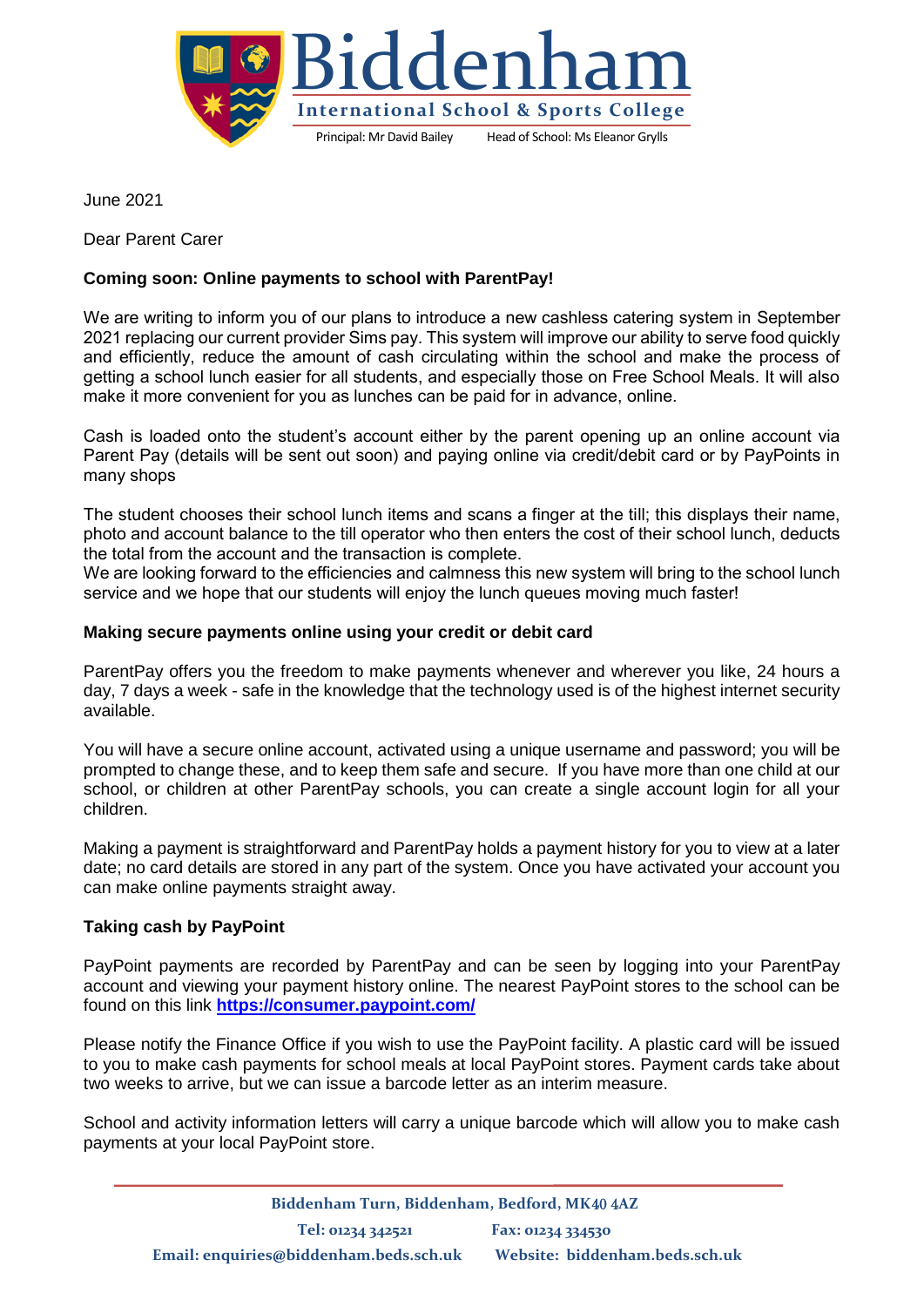We hope you will support us in achieving our goal to become a cashless school. Your support in using ParentPay will help the school enormously.

### **You will receive your unique ParentPay Account activation letters shortly.**

To ensure a smooth transition to the new system we need to have the most up to date and relevant contact details for you and your child. Therefore could we please ask that you take some time to check the details below which we currently hold for you to ensure accuracy**. If you have any changes please email them to [julie.giles@mybiddenham.com](mailto:julie.giles@mybiddenham.com) or alternatively complete the slip below and return at your earliest convenience.**

|                           | <b>Name</b> | <b>Primary Email Address</b> | <b>Mobile Number</b> |
|---------------------------|-------------|------------------------------|----------------------|
| <b>Priority 1 Contact</b> |             |                              |                      |
| Priority 2 Contact        |             |                              |                      |

For further information on ParentPay please see the FAQs overleaf, visit **[www.parentpay.com](https://www.parentpay.com/)** or alternatively contact the school at **[parentpay@mybiddenham.com](mailto:parentpay@mybiddenham.com)** or telephone 01234 334503.

Yours faithfully

**Eleanor Grylls David Bailey Head Teacher School Principal -------------------------------------------------------------------------------------------------------------------------------------**

| Please return completed forms to: |
|-----------------------------------|
| <b>Mrs Julie Giles</b>            |
| Admin Assistant                   |
| <b>Biddenham Upper School</b>     |
| <b>Biddenham Turn</b>             |
| <b>Biddenham</b>                  |
| <b>Bedford</b>                    |
| <b>MK40 4AZ</b>                   |
|                                   |
|                                   |
| <b>Priority 1 Contact</b>         |
|                                   |
|                                   |
|                                   |
|                                   |
|                                   |
| <b>Priority 2 Contact</b>         |
|                                   |
|                                   |
|                                   |
|                                   |
|                                   |
|                                   |
|                                   |
|                                   |
| Date:                             |
|                                   |

## **ParentPay FAQs**